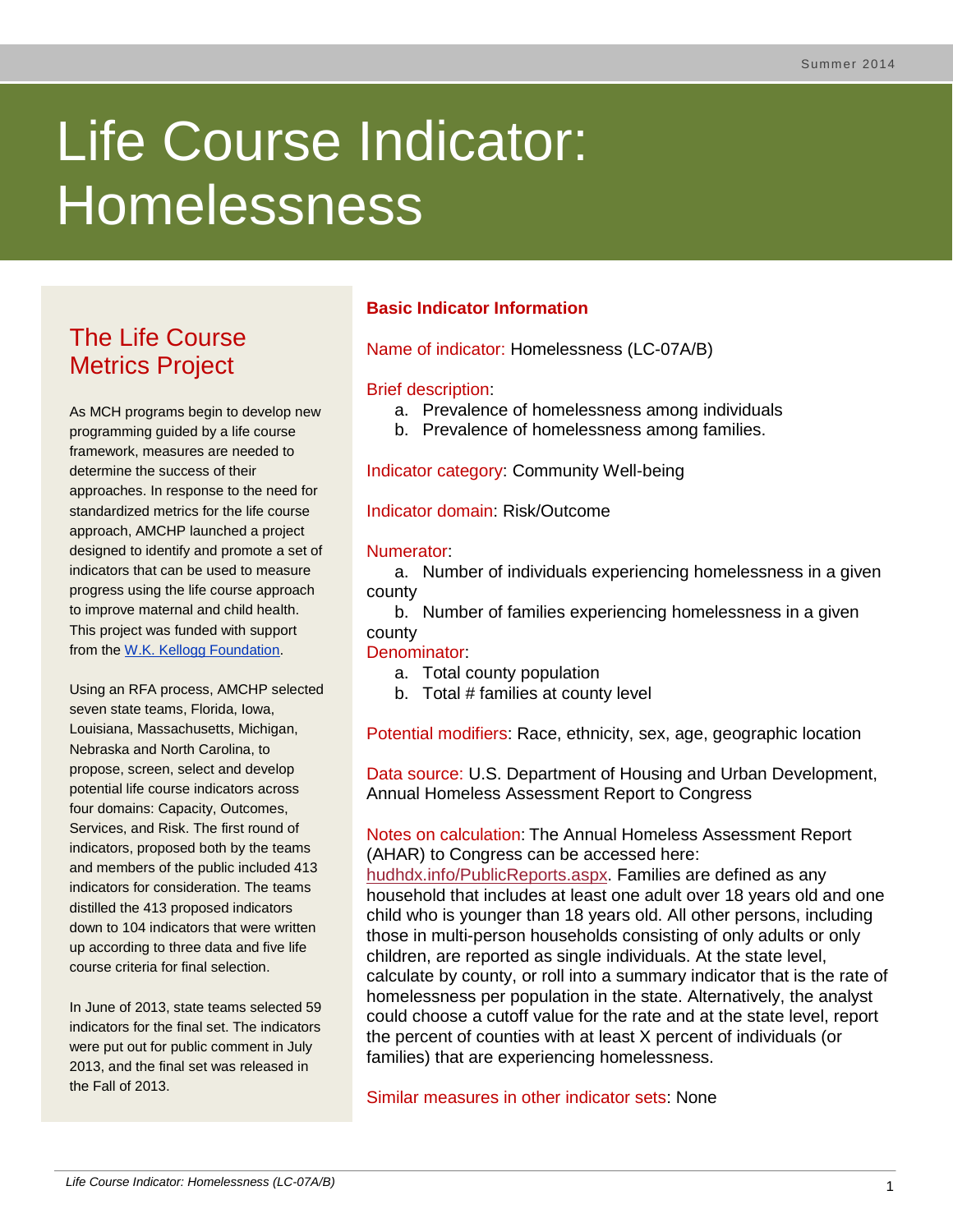### **Life Course Criteria**

#### *Introduction*

According to the 2013 Annual Homeless Assessment Report to Congress, on a single night in January 2013, 610,042 people were experiencing homelessness of which 394,698 were in sheltered locations and 213,344 were in unsheltered locations such as under bridges or in cars (18). Homelessness affects both individuals and families. During the point-intime count in January of 2013, there were 70,960 homeless families accounting for 36 percent of homeless people (18). Homelessness can be a short-term, transitional or episodic problem for some or a long-term, chronic issue for others. Of the 610,042 people who were homeless on a single night in January 2013, almost 18 percent (109,132) were chronically homeless, which is defined as homeless for more than one year or four or more episodes of homelessness over a threeyear span (18).

A number of factors contribute to risk of homelessness including extreme poverty, lack of affordable housing, single parenthood, domestic violence, and lack of social support (30). Specific life events and potentially critical periods have a great impact on an individual's risk for homelessness. Adverse childhood experiences (ACEs), substance abuse, and mental illness all have strong associations with homelessness (10,11). ACEs and risk factors for homelessness appear to be cumulative; increased numbers of risk factors translates to greater risk of becoming homeless and increasing challenges to successfully maintain stable housing (31, 32). There are well-established health risks associated with homelessness and an excess of mortality among the homeless population compared to the non-homeless population (28). Children who experience homelessness have seriously compromised life trajectories and are at a disadvantage compared to both the general U.S. population and poor children (29).

#### *Implications for equity*

Established factors place certain populations at risk for homelessness more so than others. ACEs are strongly associated with homelessness in adulthood and adolescence (10, 11). Exposure to family dysfunction, early socioeconomic disadvantage, academic underachievement, and separation from caregiver have all been independently associated with homelessness later in life (11). In addition to early life events, current socioeconomic issues, mental illness, and substance abuse also have been independently associated with an increased risk of homelessness (11). Conversely, having adequate family support, good coping skills, recent employment, and an absence of an arrest history or substance abuse treatment history were found to be associated with a shorter duration of homelessness (16). People experiencing chronic homelessness have a life course trajectory that has been altered by an accumulation of risk factors without the balance of supportive factors to allow them to find and maintain stable housing (10). Incarceration is a particularly important factor in chronic or recurrent homelessness as it can lead to initial loss of housing and criminal history can create ineligibility for public housing (17). A study of recurrent and chronic homelessness found incarceration to be a characteristic present in 63.6 percent of people with recurrent homeless episodes and 75.8 percent of people in a state of chronic homelessness (17). Drug and alcohol use disorders are also associated with recurrent homelessness when linked with a history of arrest and antisocial personality disorder (17). These findings are indicative of the multiple, complex factors that contribute to chronic homelessness (17).

According to the 2013 Annual Homelessness Assessment Report to Congress (AHAR), nearly 25 percent of homeless people are children under the age of 18, while nearly two-thirds of homeless people were adults over the age of 25 (18). Families who are homeless are more likely to be headed by young females while individuals who are homeless are more likely to be middle to late middle aged men (19). People who experience homelessness as individuals instead of as a family are more likely to be on the street as opposed to a shelter and more likely to have disabling conditions (19). Homelessness also has geographic trends with the majority of homelessness concentrated in urban cities (19). More than half of the homeless population is concentrated in five states (California 22 percent, New York 13 percent, Florida 8 percent, Texas 5 percent, and Massachusetts 3 percent) while 24 other states combined accounted for less than 11 percent of U.S. homelessness (18).

Homeless populations tend to be spatially clustered. In a study comparing pre-homeless environments to homeless environments, the investigators found that after becoming homeless, people tend to cluster in areas of higher poverty, unemployment, higher rent to income ratios, and lower median income compared to their locations prior to becoming homeless (7). This likely occurs, at least in part, due to the fact that the majority of shelters and homeless services are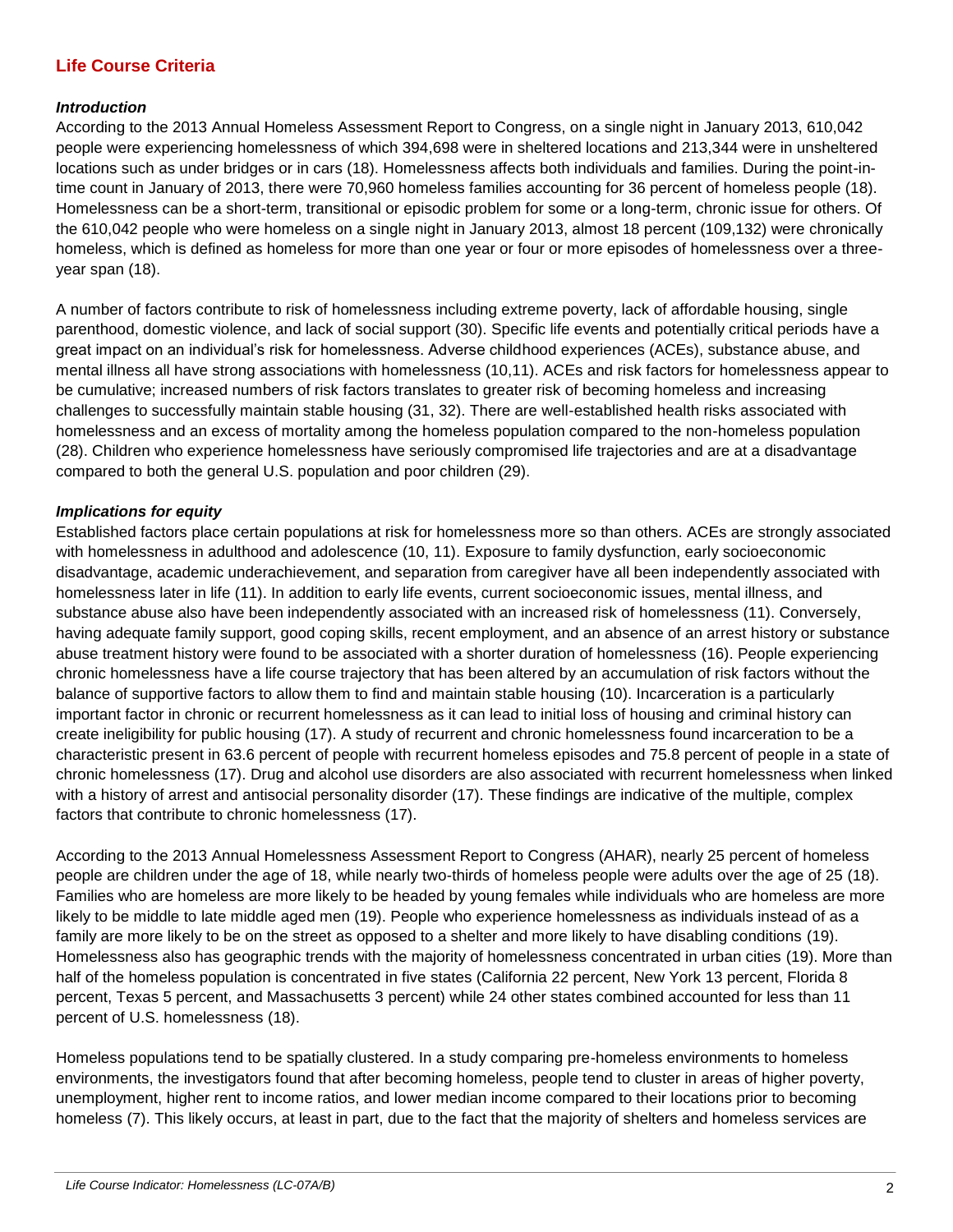located in these areas. Still, the spatial clustering of homeless populations in areas of high poverty could provide additional barriers to finding stable housing and employment (7).

#### *Public health impact*

Much of the research on the factors that distinguish the homeless population focuses on factors that lead to and cause long-term homelessness, such as mental health and substance abuse. Decreasing homelessness, therefore, may not necessarily impact substance use though it is possible that, decreasing substance use could decrease homelessness. There are several interventions to address homelessness that measure public health outcomes. One systematic review of interventions to improve the health of the homeless found that case management, particularly when linked with other services, led to a decrease in the number of hospitalizations for psychiatric disorders and an increase in the amount of outpatient contact for those in the intervention group (8). Case management was also generally found to be successful in decreasing substance use (8). The review also found that monetary incentives increased medication adherence of homeless people with latent tuberculosis infections (8). The interventions studied were heterogeneous, however, the majority focused on case management and coordinating homeless services (8). Presumably some of these participants were helped to find stable housing, however to better understand the impact of homelessness on health outcomes, studies that provided housing to a randomized group of participants would provide stronger evidence.

A systematic review by Fitzpatrick-Lewis and colleagues found that homeless people with substance use disorders or concurrent disorders who were provided housing reported a decrease in substance use, fewer relapses, and less utilization of health care resources (15). They also found interventions that provided abstinent dependent housing were more effective than non-abstinent dependent housing or no housing at supporting housing status, substance abstinence, and better psychiatric outcomes (15). It should be noted that in both systematic reviews, the highest quality studies rated only "fair to good." These studies are often difficult to implement and need more evidence-based examples.

Homelessness and incarceration have a direct relationship in that incarceration is a risk factor for homelessness but homelessness is also a risk factor for incarceration (20). People who are homeless have an increased likelihood for incarceration due to property crimes and non-violent crimes related to untreated mental illness (20, 28). In the United States, 15.3 percent of the adult population in jails was homeless within the year prior to their incarceration, which is 7.5 to 11.3 times the estimate of homelessness among the general U.S. population (20).

The "hunger-obesity paradox" describes concurrent hunger and obesity in an individual. The highest rates of obesity currently exist in people of low-income and socioeconomic status (21). This trend continues in the homeless population where a study comparing a homeless population to the National Health and Nutrition Examination Survey (NHANES) data found homeless adult obesity prevalence to be as high as 30 percent and homeless women to be more likely to be obese than non-homeless women (21). Homelessness may contribute to the U.S. obesity epidemic through homeless adults choosing cheap, energy-dense, low-nutrient foods in order to avoid hunger with limited resources or physiological changes occurring to help the body conserve energy when diets are not consistently adequate (21).

A challenging aspect to understanding homelessness is understanding and quantifying the effects of providing stable housing for the homeless population. Two systematic reviews of randomized control trial interventions in this population provide some evidence that decreasing homelessness has positive health outcomes with respect to mental illness management and substance abuse (8,15). These interventions are difficult and expensive to implement and because the homeless population is so heterogeneous, the same intervention is not guaranteed to work from one population to the next (8,15).

#### *Leverage or realign resources*

Affordable housing is a crucial step to decreasing homelessness. The Department of Housing and Urban Development (HUD) as well as state and local governing bodies are logical partners for establishing access to housing among homeless populations. A number of programs are already in existence including subsidized housing and a housing voucher program. HUD provides funding opportunities to nonprofits and State and local governments to create quick rehousing programs for homeless individuals and families through the Continuum of Care (CoC) Program (22). CoC planning committees at the local level employ a community-based approach to re-housing homeless populations and take the specific needs of local homeless populations into account (22). Although these programs are a step in the right direction, a survey of 27 major cities found the number one cause of homelessness was still lack of affordable housing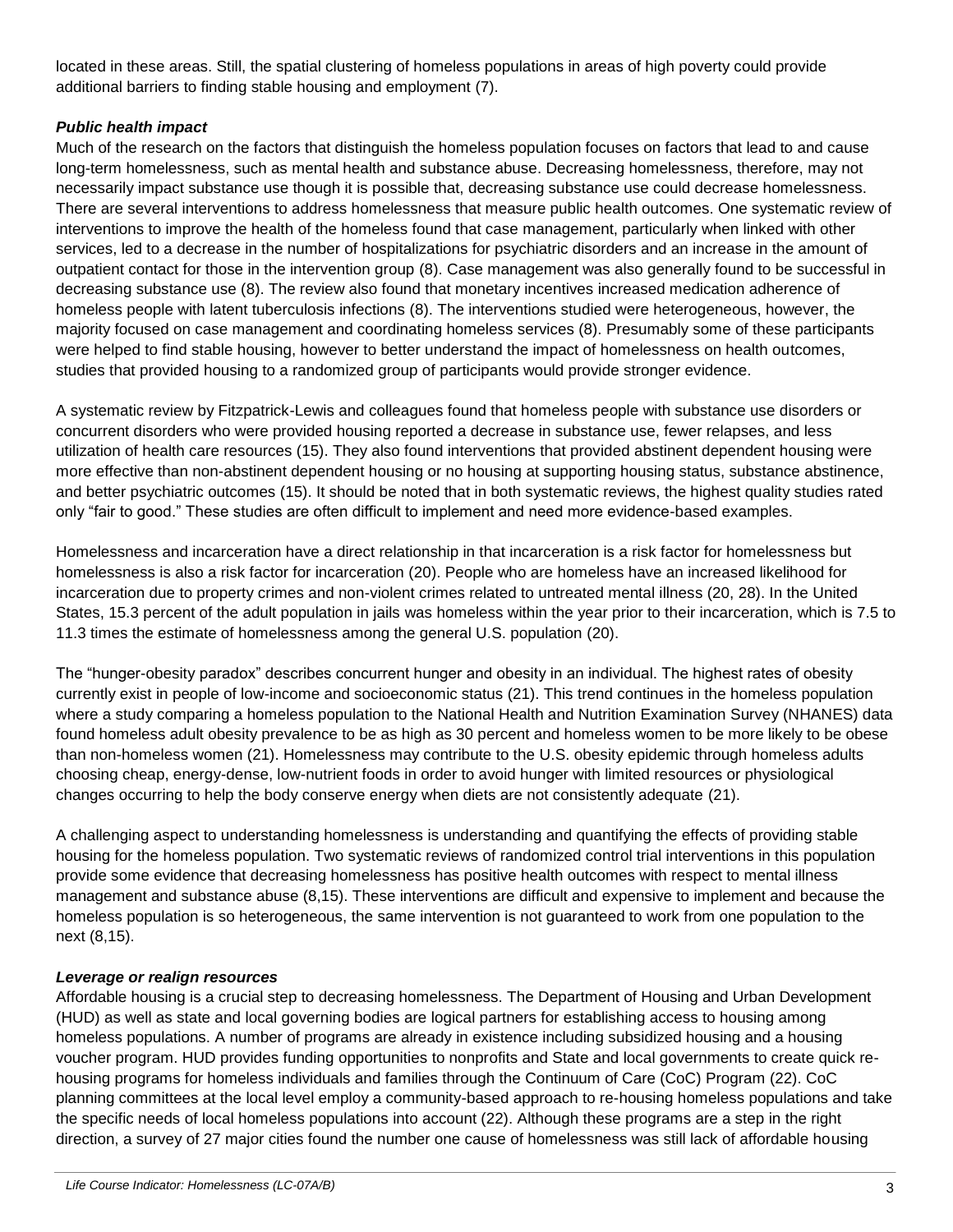(23). The extent of homelessness in the United States indicates the need for affordable housing program expansion. Education, counseling, life skills training, and case management are all additional program areas that could help to reduce homelessness (27).

In addition to addressing affordable housing, other causes of homelessness must be addressed to prevent the reoccurrence of homelessness. Mental illness and substance abuse are strongly associated with homelessness and unless these problems are addressed it is unlikely that homelessness will substantially decrease. Integrating multiple systems of services would provide more streamlined and comprehensive care to homeless clients (6). In the case of a homeless person with substance abuse problems, the substance abuse can be addressed by the medical system and the patient's discharge plan could then be coordinated with programs to find the patient stable housing. Opportunity exists with the passing of the Affordable Care Act in 2012 for prevention of homelessness in people with mental illness through improved managed care as a result of health homes, accountable care organizations, health care team development, and co-location of services (24).

ACEs are thought to be the beginning of an accumulation of adversity that may lead to homelessness in many people (10). Preventing and addressing family instability and negative events during childhood may prevent future homelessness and further accumulation of risk factors among these children. Home visiting models, including Child First and Nurse-Family Partnership, may contribute to prevention of homelessness through supporting families and preventing ACEs. Child First is an evidence-based model funded by the Robert Wood Johnson Foundation in Connecticut for preventing adverse events in childhood through home visiting and community services (25). Nurse-Family Partnership, which links high-risk new moms with home visiting nurses who provide support to help improve outcomes for the moms and their babies (26).

Childhood homelessness is associated with mental health problems, school failure, and developmental delay (12). The school system represents a partner that could aid in evaluating students for these issues (12). This would require a system of surveillance and evaluation to be put in place by the school systems and may require additional funding and trained staff to implement new policies.

#### *Predict an individual's health and wellness and/or that of their offspring*

Much of the research on the health effects of homelessness is on diseases that lead to homelessness, not the result of homelessness on an individual's health. Diseases common among the homeless population include: substance use, mental illness, traumatic brain injury, and infectious diseases (1-4). Rates of chronic and acute health issues are high among homeless populations and conditions requiring long-term treatment such as tuberculosis, HIV/AIDS, diabetes, hypertension, and mental illnesses are more difficult to treat in people who lack housing (33). Homeless populations have excess mortality compared to non-homeless populations (6). The mortality rate for people experiencing chronic homelessness is four to nine times higher than that of the general population (28). Common causes of death among homeless people are drug overdose, cancer, and heart disease (6). Drug overdose is by far the most common cause of death among homeless people under the age of 45, indicating that people who are drug users experiencing homelessness are at an increased risk of adverse health outcomes compared to those with housing (6). In addition to an increase in mortality, homeless populations are at an increased risk for numerous infectious diseases, particularly HIV, tuberculosis, and hepatitis C virus (HCV) (2). Other common infections among the homeless include: respiratory infections, skin infections (scabies, pediculosis, tinea, and impetigo), foot problems (ulcers, cellulitis, erysipelas, and gas gangrene), and infectious common to intravenous drug users (HCV, HIV, and hepatitis B) (4).

The health effects of homelessness in families, particularly children, have been studied as well. It is challenging to disentangle the effects of living in poverty and the effects of homelessness since children who are homeless almost always also experience living in poverty. The higher prevalence for obesity in homeless populations could be antecedent to homelessness and an effect of eating fast food and experiencing food insecurity (12-14). Asthma and iron deficient anemia are also increased in homeless children but these findings may be artifacts of living in poverty prior to experiencing homelessness (12). However, studies that compare homeless children with those living in low-income areas have found that homeless children have more mental health problems and experience more developmental delays than children with housing living in low-income areas(14). Homeless children have more serious medical problems than lowincome non-homeless children including delay of immunizations, high lead levels, acute illnesses, chronic conditions, and hospital admissions (12). Homelessness among children creates a higher risk for hunger and poor nutrition, lack of health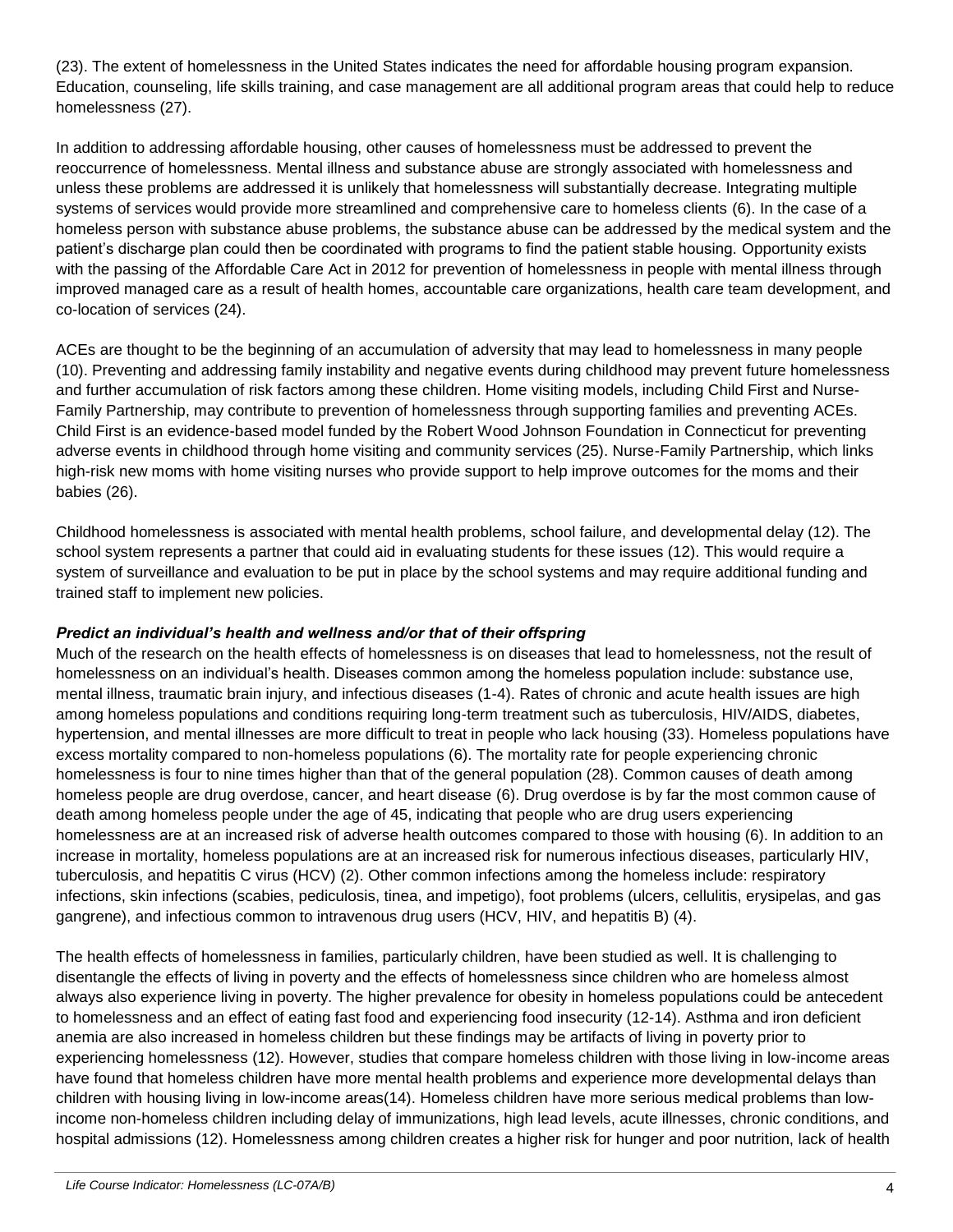care, health problems, developmental delays, psychological problems, and academic underachievement (29). The impact of these issues can be devastating to the current well-being and future life of a child (29).

# **Data Criteria**

#### *Data availability*

The data for this indicator (both parts A and B) are available by county or state through the HUD website by calendar year. These reports on sheltered homeless persons are based on local data submitted to the 2007 and 2008 Annual Homeless Assessment Report (AHAR). The AHAR is a report to the U.S. Congress on the extent and nature of homelessness in America, prepared by HUD. It provides nationwide estimates of homelessness, including information about the demographic characteristics of homeless persons, service use patterns, and the capacity to house homeless persons. The reports are based primarily on Homeless Management Information Systems (HMIS) data about homeless persons who used emergency shelters or transitional housing programs. The data are collected in four categories: Persons in Families in Emergency Shelters, Individuals in Emergency Shelters, Persons in Families in Transitional Housing, and Individuals in Transitional Housing. As specified in the Notes on Calculation, families are defined as any household that includes at least one adult over 18 years old and one child who is younger than 18 years old. All other persons, including those in multi-person households consisting of only adults or only children, are reported as single individuals.

These reports do not include or purport to extrapolate about persons that are served by "victim service providers" including rape crisis centers, battered women's shelters, domestic violence transitional housing programs, and other programs whose primary missions is to provide services to victims of domestic violence, dating violence, sexual assault or stalking. These reports also do not include those who were living in places not meant for human habitation, such as on the street, in hotels or motels, or in doubled-up living situations, unless these persons also used emergency shelter or transitional housing. Reports can only be generated if a community participated in the 2007 and/or 2008 AHAR (5).

Continuums of Care (CoC) are regional or local planning bodies that coordinate housing and services funding for homeless families and individuals. They are in all 50 states and are responsible for the tracking and management of homeless communities in their area. CoC provide point-in-time counts to ascertain the total number of homeless people (sheltered and unsheltered) on a single night in January of each year to HUD. CoC also provides housing inventory reports to HUD each year on the number of homeless assistance programs and beds in their community (9).

#### *Data quality*

The data are obtained from the Homeless Data Exchange. The HDX is an on-line tool where CoC can submit data to the HUD; CoC is comprised of regional or local planning bodies that coordinate housing and services funding for homeless families and individuals. The data are collected and maintained in the HMIS, and the reports are generated through HMIS.

All data are based on unduplicated counts, such that each person is counted only once, regardless of how many different programs the person used. Data on length of stay represent the cumulative length of stay for each person within a particular category. For communities that have all emergency shelter, transitional housing and permanent supportive housing providers using HMIS, the total counts reflect the numbers that those providers reported for the 12 month reporting period. For communities where not all emergency shelter, transitional housing and permanent supportive housing providers are using HMIS, this report provides estimates of the homeless individuals and persons in families in emergency shelter, transitional housing and permanent supportive housing programs. The estimate is an "extrapolated count" and is based on the assumption that beds located in programs that do not participate in HMIS are occupied at the same rate and with the same amount of overlap as beds located in HMIS-participating programs.

Data were only included in the national AHAR if HMIS participation rates for a particular category exceeded 50 percent of total beds. The extent to which extrapolated data are representative of the entire community depends on the validity of the assumption that non-participating programs are similar to participating programs. Some programs may target specific subpopulations (such as veterans or women), and their inclusion or exclusion may skew the overall values in particular questions.

#### *Simplicity of indicator*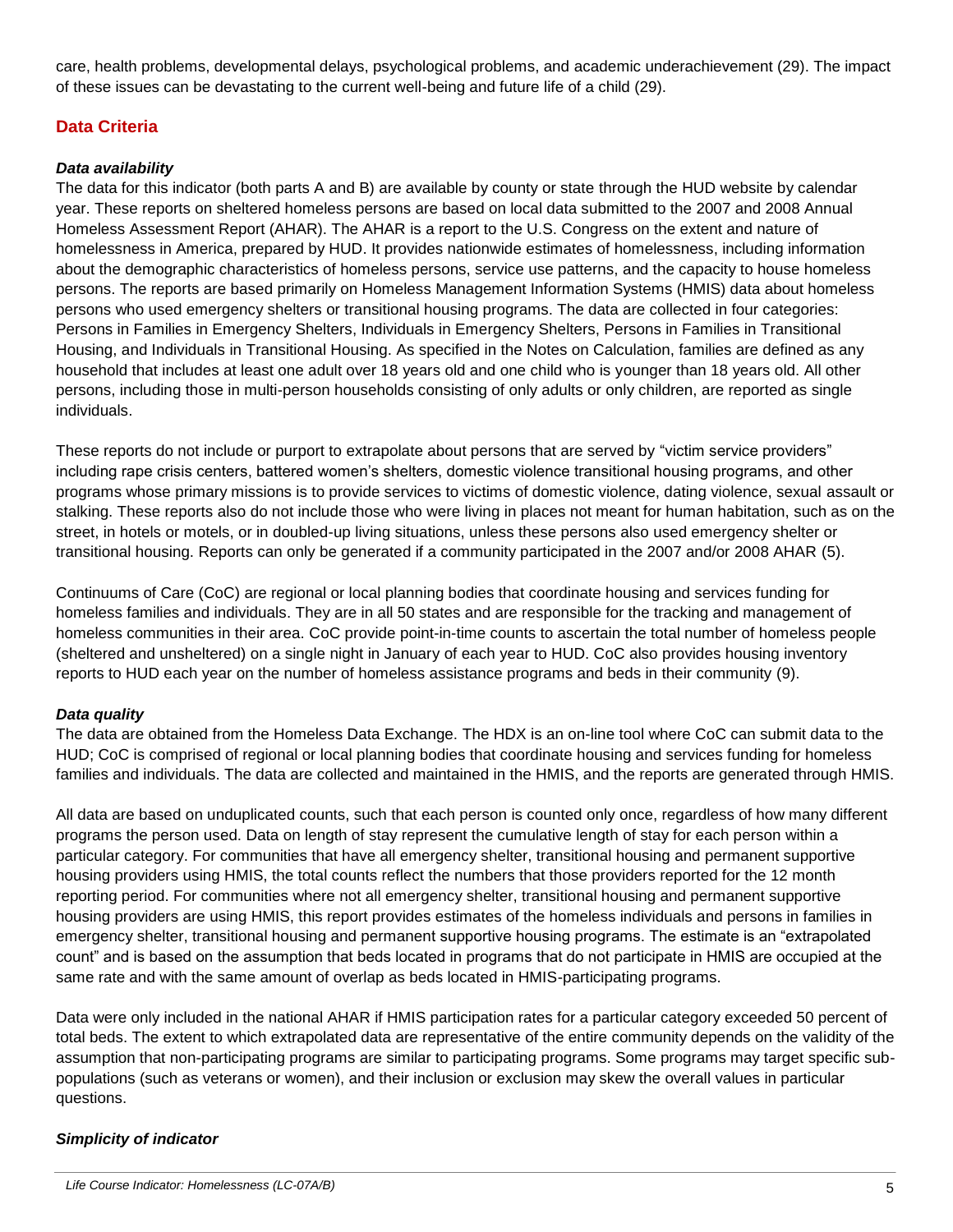These indicators are relatively simple to calculate across geographic regions, once the data has been obtained. Data can be obtained by generating reports through the HUD or DOE websites but this must be done county by county in a given state for HUD data which makes the indicator somewhat time-consuming to produce.

The indicator components are fairly easy to communicate and to understand but may have different meanings and are indicative of potentially different problems and populations (e.g., individual homelessness due to severe mental illness versus family homelessness due to economic instability), and consequently, different methods of prevention.

# **References**

1. Foster A, Gable J, Buckley J. Homelessness in schizophrenia. Psychiatr Clin North Am 2012;35(3):717-34.

2. Beijer U, Wolf A, Fazel S. Prevalence of tuberculosis, hepatitis C virus, and HIV in homeless people: a systematic review and meta-analysis. Lancet Infect Dis 2012;12(11):859-70.

3. Topolovec-Vranic J, Ennis N, Colantonio A, Cusimano MD, Hwang SW, Kontos P, et al. Traumatic brain injury among people who are homeless: a systematic review. BMC Public Health 2012;12:1059.

4. Raoult D, Foucault C, Brouqui P. Infections in the homeless. Lancet Infect Dis 2001;1(2):77-84.

5. Development USDoHaU. Build an AHAR Community-Level Report. In: Development USDoHaU, editor. Homelessness Data Exchange Public Reports. Washington, DC: U.S Department of Housing and Urban Development; 2013.

6. Baggett TP, Hwang SW, O'Connell JJ, Porneala BC, Stringfellow EJ, Orav EJ, et al. Mortality among homeless adults in Boston: shifts in causes of death over a 15-year period. JAMA Intern Med 2013;173(3):189-95.

7. Alexander-Eitzman B, Pollio DE, North CS. The Neighborhood Context of Homelessness. Am J Public Health 2013. 8. Hwang SW, Tolomiczenko G, Kouyoumdjian FG, Garner RE. Interventions to improve the health of the homeless: a systematic review. Am J Prev Med 2005;29(4):311-9.

9. National Alliance to end Homelessness (Homelessness NATE. Fact Sheet: What is a Continuum of Care? Washington, DC; 2010.

10. Patterson ML, Markey MA, Somers JM. Multiple Paths to Just Ends: Using Narrative Interviews and Timelines to Explore Health Equity and Homelessness. International Journal of Qualitative Methods 2012;11(2):132-151.

11. Shelton KH, Taylor PJ, Bonner A, van den Bree M. Risk factors for homelessness: evidence from a population-based study. Psychiatr Serv 2009;60(4):465-72.

12. Grant R, Shapiro A, Joseph S, Goldsmith S, Rigual-Lynch L, Redlener I. The health of homeless children revisited. Adv Pediatr 2007;54:173-87.

13. Wood DL, Valdez RB, Hayashi T, Shen A. Health of homeless children and housed, poor children. Pediatrics 1990;86(6):858-66.

14. Buckner JC. Understanding the Impact of Homelessness on Children: Challenges and Future Research Directions. American Behavioral Scientist 2008;51(6):721-736.

15. Fitzpatrick-Lewis D, Ganann R, Krishnaratne S, Ciliska D, Kouyoumdjian F, Hwang SW. Effectiveness of interventions to improve the health and housing status of homeless people: a rapid systematic review. BMC Public Health 2011;11:638. 16. Caton CL, Dominguez B, Schanzer B, Hasin DS, Shrout PE, Felix A, et al. Risk factors for long-term homelessness: findings from a longitudinal study of first-time homeless single adults. Am J Public Health 2005;95(10):1753-9.

17. McQuistion H, Gorroochurn P, Hsu E, Caton C. Risk Factors Associated with Recurrent Homelessness After a First Homeless Episode. Community Mental Health Journal. July 2014;50(5):505-513.

18. Henry, M. Cortes, A, Morris, S. The 2013 Annual Homeless Assessment Report (AHAR) to Congress. The U.S. Department of Housing and Urban Development: Office of Community Planning and Development. November 2013. 19. Solari, C. Cortes, A, Brown, S. The 2012 Annual Homeless Assessment Report (AHAR) to Congress. The U.S. Department of Housing and Urban Development: Office of Community Planning and Development. September 2013. 20. DiPietro B, Klingenmaier L. Achieving Public Health Goals Through Medicaid Expansion: Opportunities in Criminal Justice, Homelessness, and Behavioral Health With the Patient Protection and Affordable Care Act. American Journal Of Public Health [serial online]. December 2, 2013;103(S2):e25-e29.

21. Koh K, Hoy J, O'Connell J, Montgomery P. The hunger-obesity paradox: obesity in the homeless. Journal Of Urban Health: Bulletin Of The New York Academy Of Medicine. December 2012;89(6):952-964.

22. U.S. Department of Housing and Urban Development. Continuum of Care (CoC) Program. Accessed on August 26, 2014 at https://www.hudexchange.info/coc.

23. Survey Finds Lack of Affordable Housing the Leading Cause of Homelessness in the United States. Journal Of Housing & Community Development. March 2005;62(2):14.